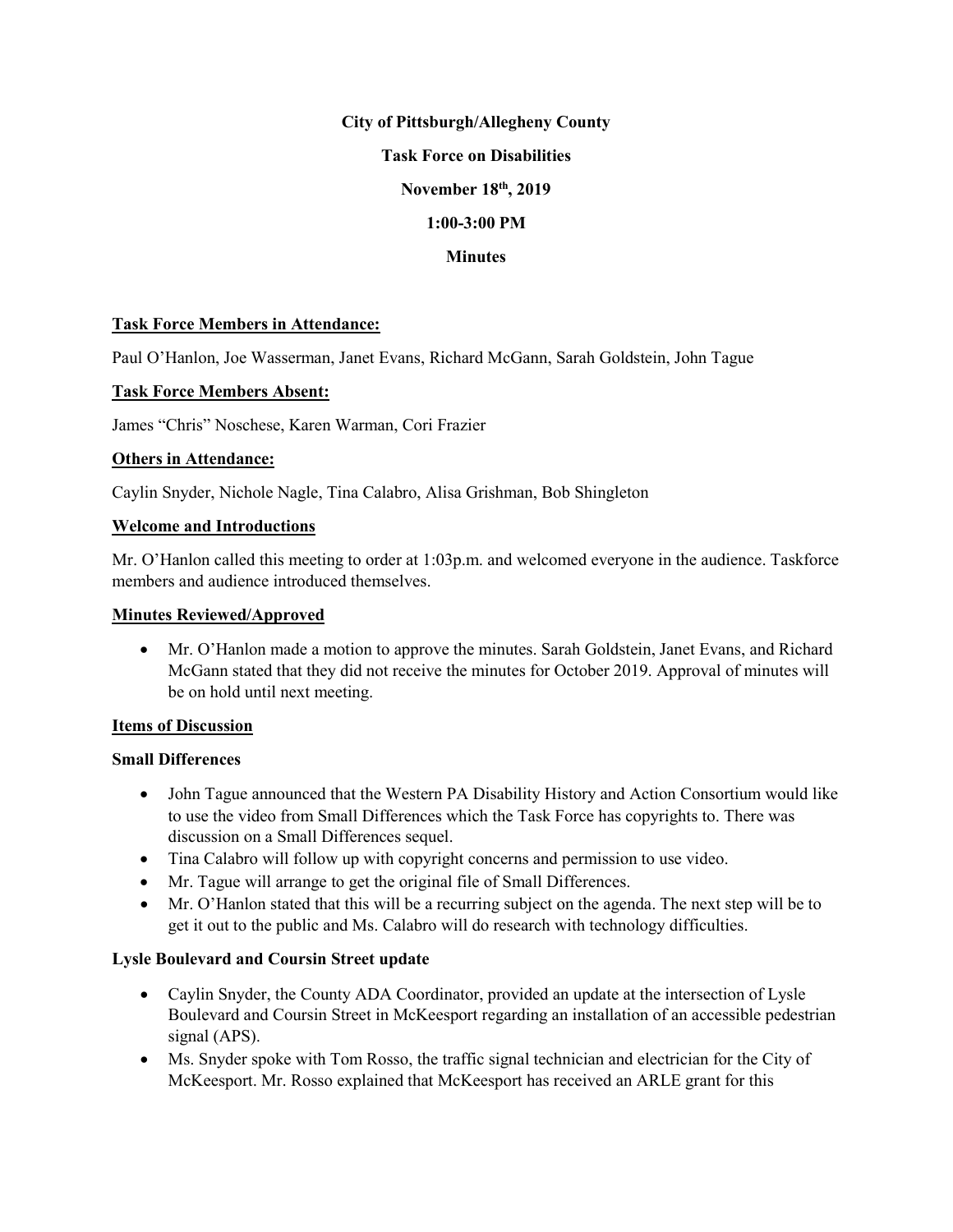intersection. McKeesport has authorization and it is now in the engineering stage. Installation of the APS will start Spring 2020 or early Summer 2020.

## **Port Authority- Bus stop on Brighton Road update**

- Ms. Snyder announced a story the KDKA news ran; that the Port Authority has decided not to eliminate the bus stop by the Northside Common Ministries.
- This led to discussion about the bus stop elimination process and Community Development Block Grant program involvement. Mr. Tague will follow up with Port Authority.
- Mr. Wasserman announced the Committee of Accessible Transportation (CAT) is meeting on December 5<sup>th</sup> from 5:30-7pm at the School for Blind Children.

## **Voter Registration/Absentee Voting at County Jail and Kane**

- Mr. O'Hanlon asked what the County is doing about voter registration and absentee voting in the County Jail and all the Kane locations and if they could use help.
- Ms. Snyder spoke with the Elections division and explained the Elections divisions involvement with helping residents from Kane and individuals currently reside in the jail with voter registration and absentee voting. Additionally, the Elections division are always looking for volunteers and if interested, reach out to the Elections division through the website, on the phone or in person.
- Additionally, comments regarding accessibility; specifically, absentee ballots and braille. Ms. Snyder said she will follow up with the Elections division.
- Mr. O'Hanlon asked whether or not the Elections division can work with the Ombudsmen and/or other non-partisans on ensuring voter registration/absentee ballots are accounted for at other nursing homes. Ms. Snyder will follow up with the Elections division.
- Ms. Snyder also provided an update on the new voting machines; the contracts for the voting machines are still being worked out.

## **Area Agency of Aging (AAA)**

- Mr. McGann expressed how he would like someone from the AAA to come to one of the Taskforce meetings to discuss all the services they provide. This will help the Taskforce members to share this information with the disability community.
- Ms. Snyder arranged Kim Hall from AAA to conduct a presentation at the next Taskforce meeting, December 16<sup>th</sup>, 2019. Senior resources books will be provided by AAA.

## **Airport Authority**

• Discussion regarding accessibility and the new terminal at the airport. Ms. Snyder will follow up with representatives at the Airport Authority and provide any new updates at the next meeting.

## **Suggestions for guest speakers at next meeting**

• City-County Taskforce and the public suggested Kim Hall from Area Agency of Aging, David Voye from the Elections division, "Oakland for All" and similar organizations.

# **Treasurer's Report**

• Remaining balance for 2019-2020 is \$6,752.20.